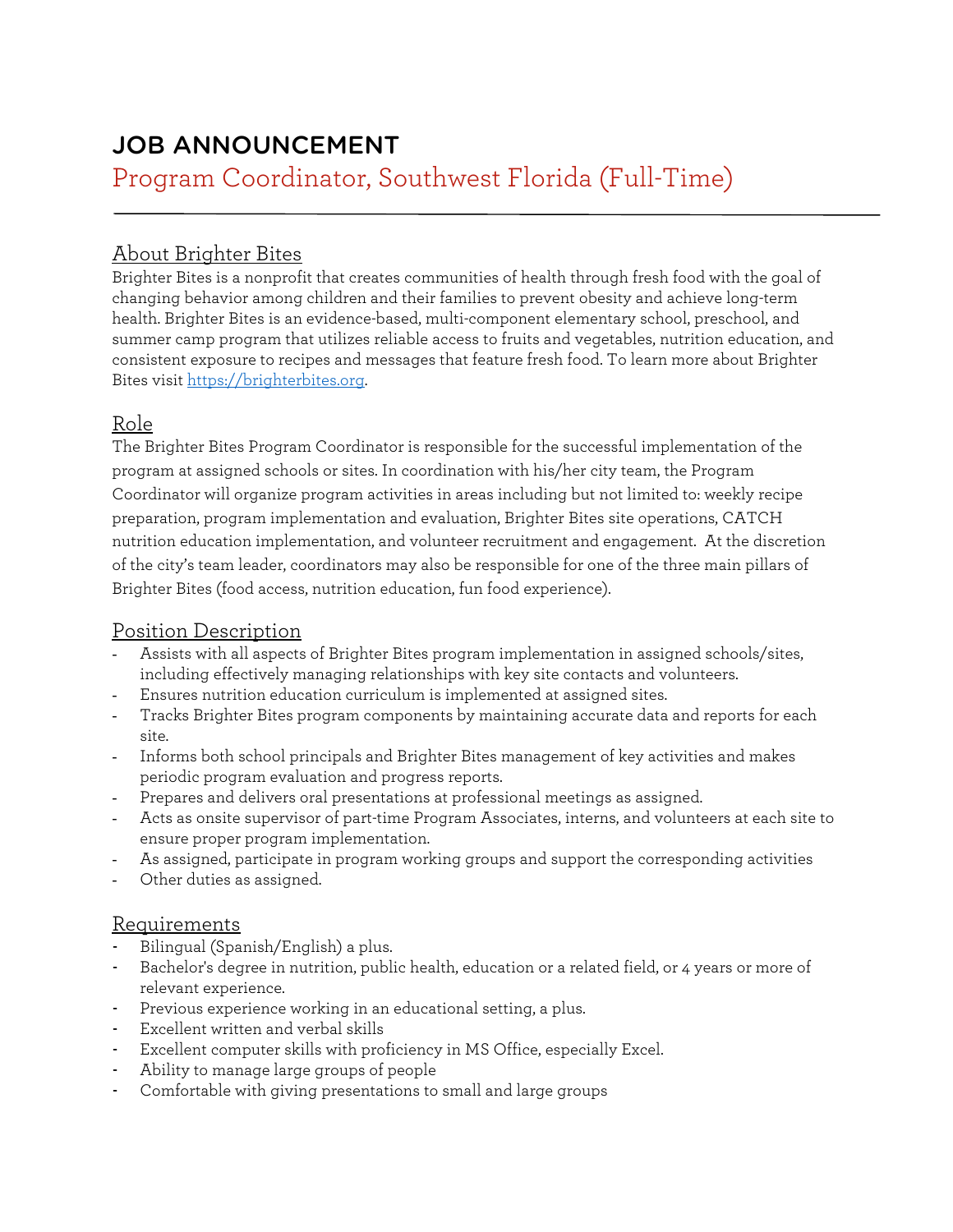- Previous experience volunteering/interning with Brighter Bites, a plus.
- Ability to show proof of COVID vaccination. Brighter Bites will consider accommodations for disability and religious based reasons.

## Operational and Physical Requirements

- Must be able to travel independently to school sites around city area (w/ mileage reimbursed).
- Must be able to lift produce boxes/bags weighing between 10-50 pounds each on a continuous basis.
- Must be willing to work outdoors at site locations for multiple hours at a time.

We are an equal opportunity employer and all qualified applicants will receive consideration for employment without regard to race, color, religion, sex, national origin, disability status, protected veteran status, or any other characteristic protected by law.

> *To apply, please send resume and cover letter to clarissa.sarsama@brighterbites.org*

*with "Program Coordinator" in the subject line.*